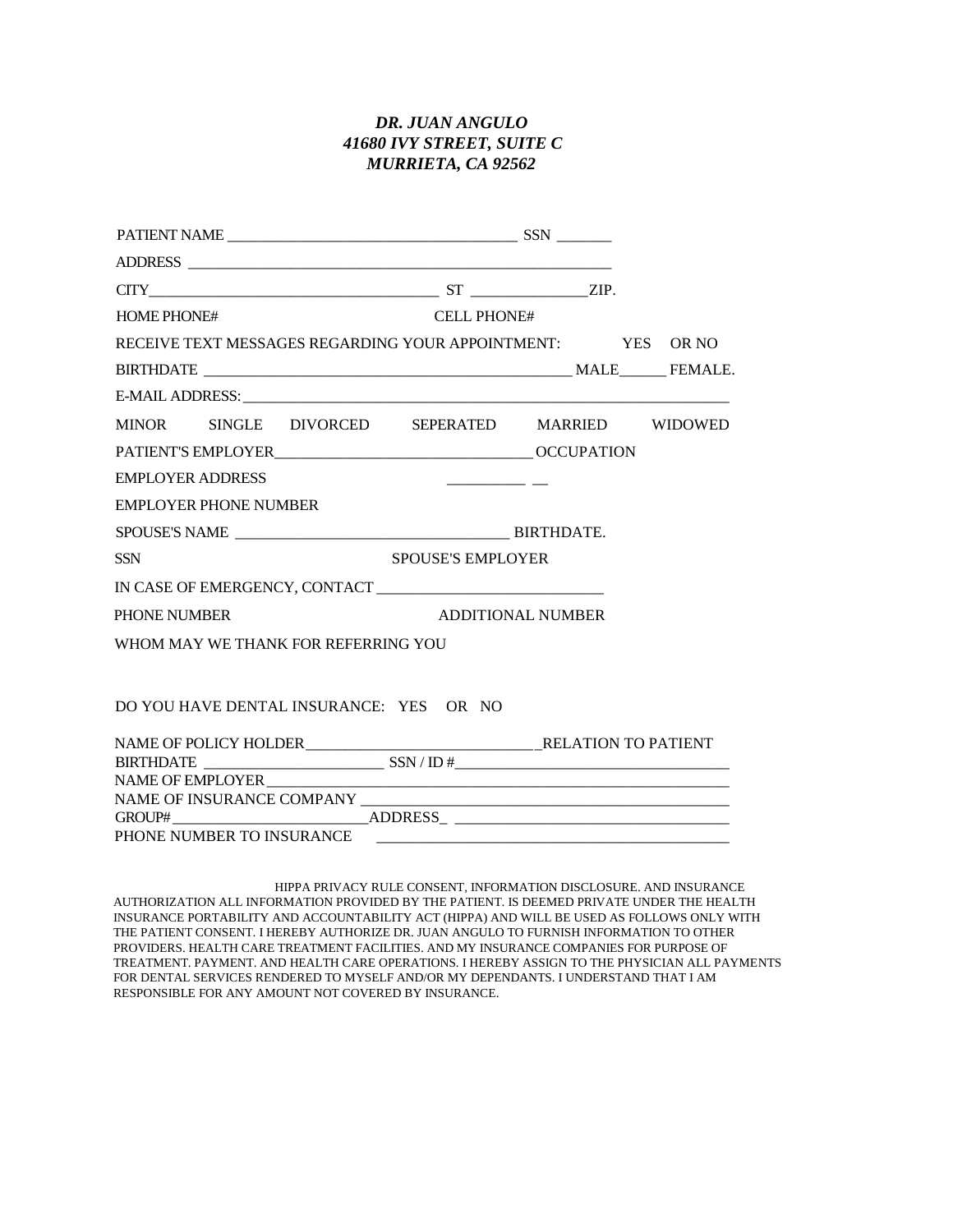# *Juan Angulo D.D.S.*

*General & Cosmetic Dentistry*

41680 Ivy Street, Suite C Murrieta, CA 92562

Patient Name:

| Have you been under the care of a medical doctor during the |        |  |
|-------------------------------------------------------------|--------|--|
| past two years: Yes No                                      |        |  |
| If yes, for what?                                           |        |  |
| Physician's Name: __                                        |        |  |
| Last Visit to Physician: _                                  |        |  |
| Do you have high blood pressure?                            | Yes No |  |
| Do you use tobacco?<br>Yes No                               |        |  |
| Are you currently taking any medications? Yes No            |        |  |

List Medications:

| Are you allergic or have you had a reaction to the following                                                                                                                                                                       |        |      |
|------------------------------------------------------------------------------------------------------------------------------------------------------------------------------------------------------------------------------------|--------|------|
| Local Anesthetic                                                                                                                                                                                                                   | Yes No |      |
| <b>Penicillin or Other Antibiotics</b>                                                                                                                                                                                             | Yes.   | - No |
| Aspirin, Ibuprofen or Tylenol                                                                                                                                                                                                      | Yes No |      |
| Codeine, Valium or Other Sedatives                                                                                                                                                                                                 | Yes.   | - No |
| Latex or Metals                                                                                                                                                                                                                    | Yes    | - No |
| Have you ever had an allergic or adverse reaction to any                                                                                                                                                                           |        |      |
| medication or substance (including foods)                                                                                                                                                                                          | Yes.   | - No |
| If yes, please list:                                                                                                                                                                                                               |        |      |
| $\bullet$ to the state in the state of the state of the state of the state of the state of the state of the state of the state of the state of the state of the state of the state of the state of the state of the state of the s |        |      |

Circle yes or no to indicate whether or not you have had or now have the following conditions or treatments:

| <b>Heart Condition</b>          | Yes No | <b>Contact Lenses</b>    | Yes No | Cortisone Medicine       | Yes No |
|---------------------------------|--------|--------------------------|--------|--------------------------|--------|
| <b>Heart Attack</b>             | Yes No | Glaucoma                 | Yes No | Arthritis                | Yes No |
| <b>Heart Surgery</b>            | Yes No | <b>Bruise Easily</b>     | Yes No | Fen-Phen or Redox        | Yes No |
| Chest Pain (Angina)             | Yes No | Emphysema                | Yes No | Special Diet             | Yes No |
| <b>Congenital Heart Disease</b> | Yes No | Chronic Cough            | Yes No | Latex Sensitivity        | Yes No |
| Stroke                          | Yes No | Tuberculosis             | Yes No | Cancer                   | Yes No |
| <b>High Blood Pressure</b>      | Yes No | Asthma                   | Yes No | Tumors                   | Yes No |
| Mitral Valve Prolapse           | Yes No | Hay Fever                | Yes No | Chemotherapy             | Yes No |
| <b>Artificial Heart Valve</b>   | Yes No | Sinus Trouble            | Yes No | <b>Radiation Therapy</b> | Yes No |
| <b>Rheumatic Fever</b>          | Yes No | Allergies/Hives          | Yes No | Neurological Disorder    | Yes No |
| <b>Heart Murmur</b>             | Yes No | Liver Disease            | Yes No | Nervous/Anxious          | Yes No |
| <b>Heart Pacemaker</b>          | Yes No | <b>Hepatitis Type</b>    | Yes No | Epilepsy/Seizures        | Yes No |
| Anemia                          | Yes No | Yellow Jaundice          | Yes No | Fainting/Dizzy           | Yes No |
| Hemophilia                      | Yes No | Aids                     | Yes No | <b>Psychiatric Care</b>  | Yes No |
| Ulcers                          | Yes No | <b>HIV Positive</b>      | Yes No | Kidney Trouble           | Yes No |
| Alcoholism                      | Yes No | <b>Artificial Joints</b> | Yes No | Drug Addiction           | Yes No |
| <b>Venereal Disease</b>         | Yes No | <b>Cold Sores</b>        | Yes No | Sickle Cell Disease      | Yes No |
| <b>Diabetes</b>                 | Yes No | Osteoporosis             | Yes No | <b>Thyroid Problems</b>  | Yes No |
| <b>Blood Transfusion</b>        | Yes No | <b>Bone Disease</b>      | Yes No | <b>Bone Cancer</b>       | Yes No |
| Swollen Ankles                  | Yes No |                          |        |                          |        |

Any disease, condition or problem not listed:

| Women:                                  |        |                                    |        |
|-----------------------------------------|--------|------------------------------------|--------|
| Are you pregnant or planning pregnancy? | Yes No | Are you a nursing mother           | Yes No |
| If yes, due date:                       |        | Are you taking birth control pills | Yes No |

Signature:

Initial If There Are No Changes To Your Health History.

\_\_\_\_\_\_\_\_\_\_\_\_\_\_\_\_\_\_\_\_\_\_\_\_\_\_\_\_\_\_\_\_\_\_\_\_\_\_\_

Date: Date: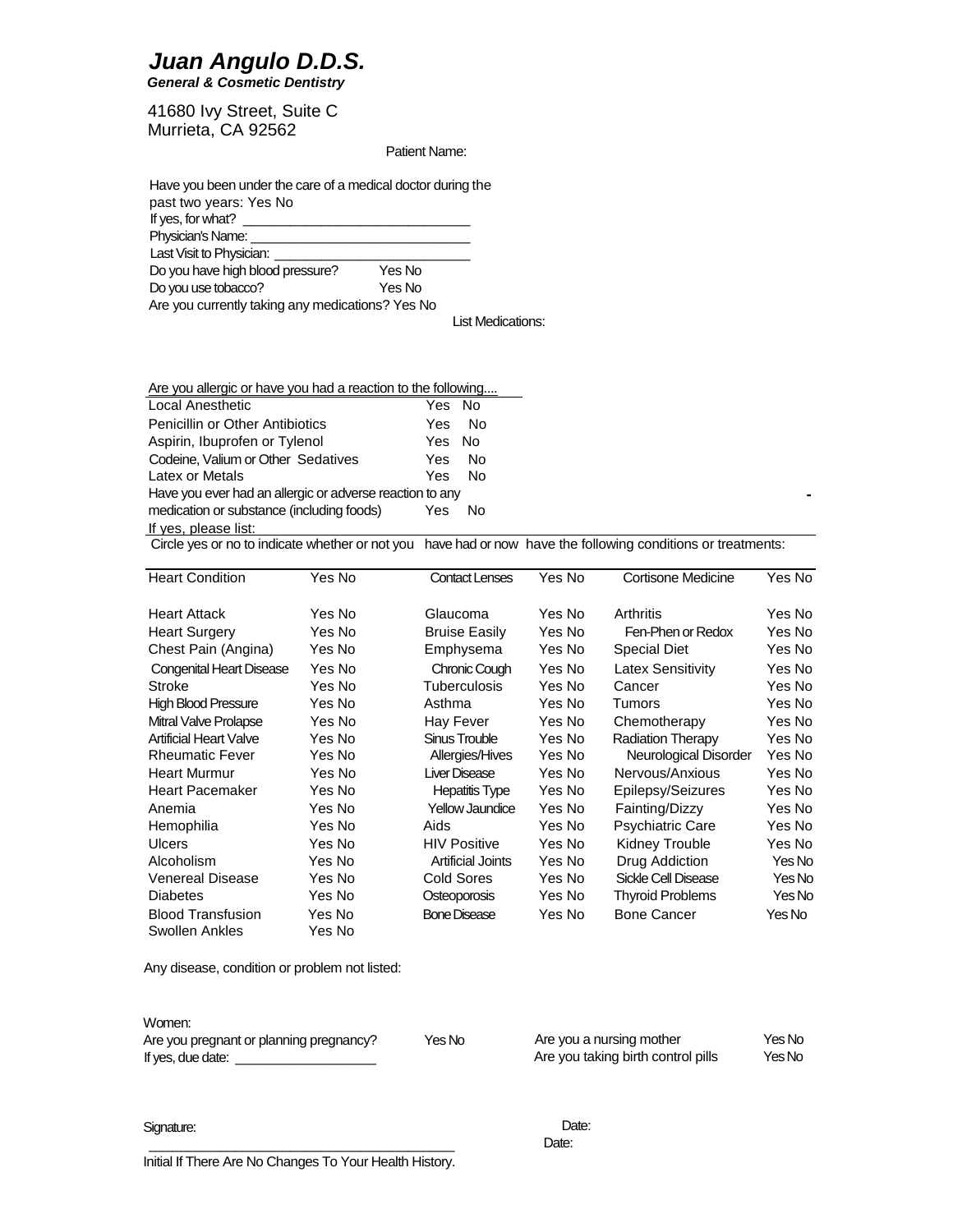# *CONSENT TO PERFORM DENTISTRY*

- 1. I hereby authorize and direct the dentist Dr. Juan Angulo and/or dental auxiliaries of his choice, to perform the following dental treatment or oral surgery procedure(s), including the use of any necessary or advisable local anesthesia, radiographs (x-rays), or diagnostic aids.
	- A. Preventative hygiene treatment, (prophylaxis) and the application of topical fluoride.
	- B. Application of plastic "sealants" to the grooves of the teeth.
	- C. Treatment of diseased or injured teeth with dental restorations (fillings and/or crowns).
	- D. Replacement of missing teeth with dental prostheses, (bridges, partial dentures, full dentures).<br>F. Removal (extraction) of one or more teeth.
	- Removal (extraction) of one or more teeth.
	- F. Treatment of diseased or injured oral tissues (hard and/or soft).
	- G. Treatment of malposcd (crooked) teeth and/or oral developmental or growth abnormalities.
- 2. I understand that there are risks involved in this treatment and hereby acknowledge that these risks will be explained to me, that I will have an opportunity to ask questions regarding the treatment and the risks, and

., that I fully understand the same.

- 3. I will be advised that the success of the dental treatment to be provided will require that the patient and/or parents of the patient follow post operative and post-care instructions of the dentist I agree that the success of the treatment requires that all post-operative and post-care instructions be followed and that regular office visits as scheduled by my dentist and his auxiliaries must be maintained.
- 4. I.recognizc that during the course of treatment unforeseen circumstances may necessitate additional or different procedures from those disclosed. I therefore authorize and request the performance of any additional procedures that are deemed necessary are desirable to oral health and well being, in the professional judgement of the dentist.
- 5. There are possible risks and complications associated with the administration of local anesthetics, sedation, and drags. The most common of these arc swelling, bleeding, pain, nausea, vomiting, bruising, tingling, and numbness of the lips, gums, face, and tongue, allergic reactions, hematoma (swelling or bleeding at or near the injection site), fainting, lip or check biting resulting in ulceration and infection of the mucosa. I also understand that there are rare potential risks such as unfavorable reactions to medication in respiratory and cardiovascular collapse (stopping of breathing and heart function) and lack of oxygen to the brain that could result in coma or death. I understand and have been informed of the above risks and complications.
- 6. I authorize the dentist to use photographs, radiographs, other diagnostic materials and treatment records for the purpose of teaching, research and scientific publications.
- 7. 1 hereby state that I have read and understand this consent, and that all questions about the procedures will be answered in a satisfactory manner, and I understand that I have the right to be provided answers to questions which may arise during and after the course of my treatment.
- 8. I further understand that this consent will remain in effect until such time that I choose to terminate it.

| <b>Date</b> |  | Patients name: |
|-------------|--|----------------|
|-------------|--|----------------|

Name of parent or guardian:

**Relationship to patient: \_\_\_\_\_\_\_\_\_\_\_\_\_\_\_\_\_ \_\_\_**

**Signature of patient or parent/guardian Date**